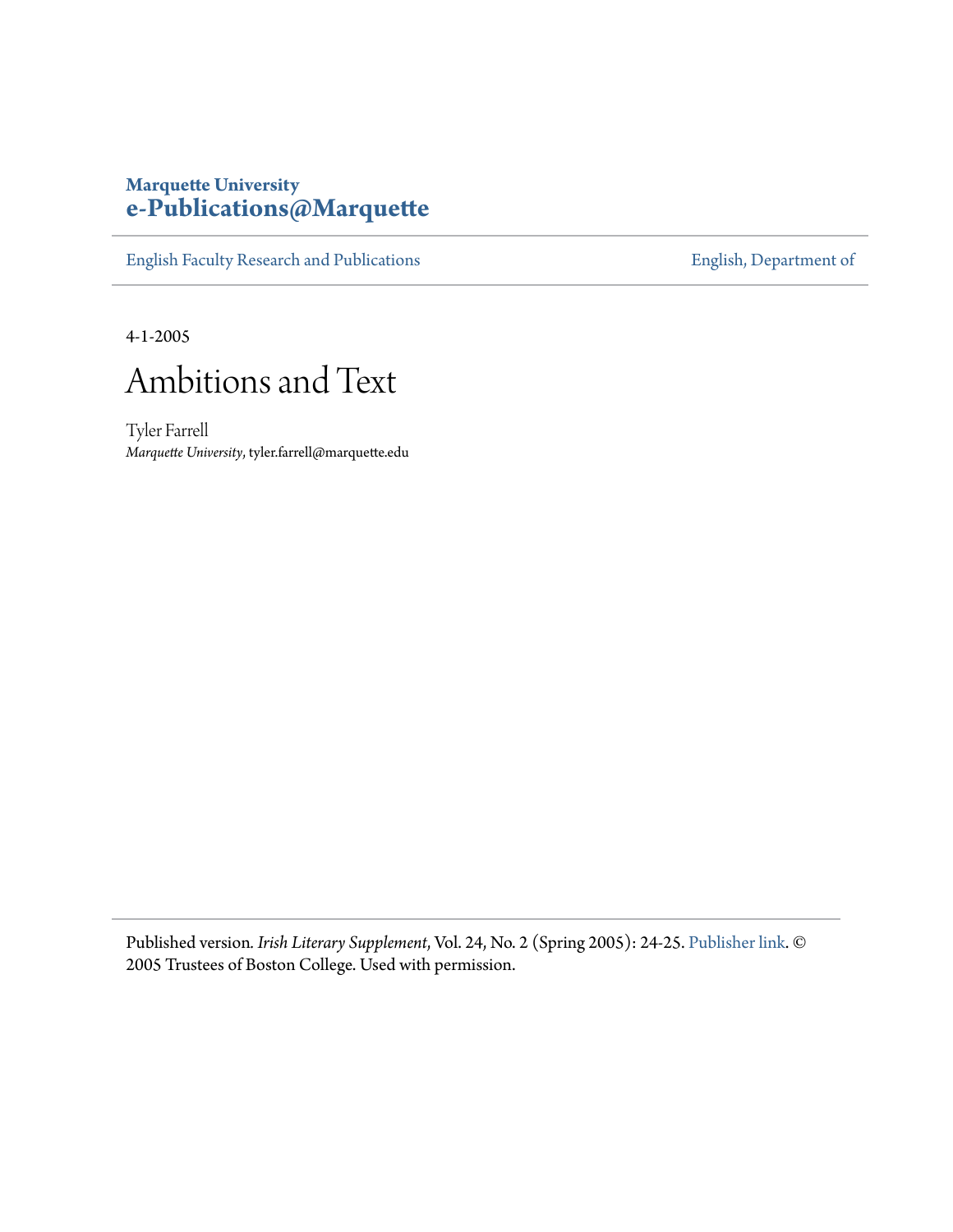cutting-edge contraption. On the tape, P, J. and my father play the box and banjo, and talk between numbers. My father's few comments from that session are all that 1 have of his voice, and I treasure the sound of him. ("Lost Hearts")

Winch's regret is that he could never record his mother's voice as she had died before this form of technology has become available to him. At the same time as they carried forward a tradition and handed it on to their children, serving as unpaid and underground ambassadors for Irish culture, the men and women of Terence Winch's parents' generation spent their days working on the New York subway system, in the city's grocery' stores, as nannies, as school custodians, and as doormen to the wealthy residents of Park Avenue, They were of *a* generation that had emigrated between the two wars who neither achieved nor sought renown. They populated New York City, spent parts of their summers on the Irish Riviera of Rockaway Beach, ail the time serving as a vanguard for a culture and for a serving as a vanguard for a culture and for a service  $\epsilon$ . way of looking at the world. While great, understated passion Terence Winch has written a beautiful elegy for a gifted and unheralded generation. That Special Place is enlivened further by George O' Brien's excellent foreword which places Winch in his American and Irish contexts. Books like this are so important. Without them we would never know how this generation of immigrant musicians lived and loved. The musicians passed on their tunes to their children. Terence Winch has passed on their story.

Also a New Yorker, Daniel Tobin seeks through the long lens of memory to hold up aspects of a Brooklyn childhood into the light:

- Remember it all, the strewn uniforms, divisions
- of toy soldiers, muted arguments, that passage
- through our parents' room to leave the house'?

How they raise themselves around us still, those walls

accustomed to the double-life of longing. ("Pearl Court")

*Double Life* is an exploration of the complex nature of the individual life in which the Irish- American Catholic, while remaining grounded in family and tribe, also seeks to escape into "a city of ideas." At the same time, and rather ironically, all joumeys toward the intellectual life progress through the bedroom of those parents who have given to a son a body, and a consciousness laden with cultural memory. For Tobin, like Joyce, patrimony is challenged by learning and history. In "Homage to Bosch," the collection's opening sequence, a group of schoolboys visiting the Prado are thrown into confusion by "The Garden of Earthly Delights":

- swarms of nudes, drunk on the juice of berries
- bigger than balloons, tumbling
- in the soft grass among seeds of
- pomegranates,
- enormous fish, shimmering bubbles housing lovers, kingfishers,
- goldfinches parading toward the cavalcade
- (a bestiary tuming back on itself like a serpent
- eating its own tail) circling the central pool. Was it sin or innocence, To skinny-dip with dragonflies,
- paddle downstream in an apple-boat, or don the head
- of an owl to dance flamenco?

Over time, the young man's reaction to the overwhelming experience of viewing this painting undergoes a series of changes. First, Bosch's vision is seen, in Blakean terms, as a means of celebrating the many sidedness of God's work. Then, as the boy matures into a man, when God as benevolent creator and arbiter has been placed to one side, the vision of plenty is replaced by one of an immense grief brought on by humanity's penchant for cruelty and self-delusion. Whereas the parents' bedroom and presence may well have seemed stifling and wom, it was, nevertheless, a place of warmth and certainty. For all the visual stimulation of the city of ideas, confusion and chaos lurk under its bright faeades. At one level, faith is replaced by myth, with the *Bible* placed on a shelf alongside the *Odyssey* and *Aeneid,* and this strategy allows Tobin to present many fme poems of objective exegesis, from the *Psalms* in partieular, to pay homage to the ancients' sense of order. The movement of "Homage to Bosch," and its division into three parts, indicates a search for a form of Hegelian synthesis; however, no such synthesis is achieved as the poem ends in loneliness, chaos and isolation. In this way, religion and philosophy arc methodologies to be tested rather than ideologies to be adhered lo:

- Bones of the road, A wreckage of weapons.
- In clear light killers tie their victim to a tree aa another man hunkers off, abandoned to his dream of refuge. There are lovers in meadows, pipers in fields. And on a far hill a throng gathers for an execution. Through this land
- the wanderer passes, his staff edging back
- a rabid dog. . . . Empty One, Unnamable, only by your command are we sustained.

Throughout this collection, even when it seems to be avoided or buried, time is a central preoccupation. Given the power, influence, revelation and magic of modem science, it is difficult to view the world in purely biblical terms, unless one is of the type Tobin describes in "The Locksmith":

On time nearly to the minute, he drives up

to my curbside in a van that reads APEX

Ambitions and Text

and the message *Jesus-The Real Key* scripted on its side, , .

Science has altered our sense of time and Tobin is dravm to this "new time" for its balancing effect when placed alongside family time, literary time, and historical time, which is presented as a litany of horrors and cruelties. What Tobin has absorbed from family time—the time and faith of his parents-has been an ordered world and, as Joyce found out, a bright aesthetic and a luminous series of rituals In this regard, Tobin's work strongly echoes the poetry' of both Thomas Merton and A. R. Ammons who have also wandered fruitfully along these avennes of art and speculation. 'Hie position Tobin adopts is similar to that chosen by Seamus Heaney in *Station Island.,* and inherited from Joyce's *Portraii:*

- I no longer envy sueh certainty, that I prefer
- the stony ground, the mustard seed of faith
- hollowed by doubt, that it's only the observance
- of words I keep now to stay the soul. ("The Locksmith")

There's a nice tension evident in *Double Take* between the weighty subject matter and Tobin's poetics. To a large extent, these are narrative poems driven by short lines and a strong visual sense of the world. In this way, what is most philosophical is rendered as being most concrete and the rigid discipline inherent in this method is masterftilly realized to leave the reader with a book of poetry that is as readable as it is profound. Like Winch's *That Special Place,* Tobin's *Double Take is* one of those important works whose language, ideas, and echoes remain with the reader long after he/she has moved on to another volume. •

*University ofMissouri-St. Louis*

## THOMAS DILLON REDSHAW, Editor

*Well Dreams: Essays on John Montague* Creighton University Press, 2004.

## Reviewed by TYLER FARRELL

HOROUGHLY COLLECTED AMD SlfPERBLY edited. *Well Dreams: Essays on John Montague* (edited by Thomas Dillon Redshaw) is a collection of 22 essays that tills a long and deep void in criticism on one of Ireland's greatest living writers. *Well Dreams* serves new and old generations of artists with scholarly essays on works from much of Montague's long and renowned career. It also engages in a patient exploration of subject displaying a wide and serious reading of the writer at hand and his value to our literary and artistic world. The criticism not only addresses many books of poems including *Forms of Exile* (1958), *A Chosen Light* (1967), *The Rough Field* (1972), *Collected Poems* (1995) and *Smashing the Piano* (1999), but also analyzes Montague's memoir *Company: A Chosen Life* (2001) as well as collections of fiction. *Death of a Chieftain and Other Stories* (1964), and essays. *The Figure in the Cave and Other Essays* (1989). It is an essential guide to the artistic, prolific and poetic sides of John Montague contained in a collection that professes the importance of this man of Irish letters and the skill and genius in which he works.

While there has been a fair amount of scholarship on John Montague in more recent years, there has never been such a complete forum. A collection such as this will champion the curious and allow the Irish literature community a work to look at and use, a work that informs and instructs. It is a guide mandatory for any scholar of Montague (and indeed Irish Writing in general) with a cross section of ideas and

insight. As editor Thomas Dillon Redshaw writes in the introductory essay, "this partial survey of criticism about Montague and his achievement cannot do more than suggest the past flow and flavor of 'the water there' in the commentary that has welled up in response to Montague's writing over the past four decades" (1). Decidedly this serious study of Montague by respected critics of Irish literature (some of Montague's contemporaries) is long overdue and welcomed by both Irish scholars and interested readers alike.

John Montague as author and poet is a curious subject considering that his American influence is felt almost as deeply as his Irish one. Criticism and original work has been shaped on both sides of the Atlantic allowing the poet the chance at a new form, a new style of writing that incorporates both nationalities simultaneously , Adrian Frazer states, "Less strict than British verse, more formal than American, Montague poems take a great variety of forms—imagistic description, dramatic monologues, elegies, litanies, quest romance" *(Irish Times* Sept. 25, 2004 p. 13). Montague's wide and influential style has always moved between these two worlds, sliding into America and soaking up culture at Yale (1953), The Iowa Writer's Workshop (1954-55), and the University of California-Berkeley (1956) in order to forge a dual voice in writing that was based in Irish sentiment, but also felt quite uniquely American. After his time in the states he returned to Ireland to work for Bord Failte and later to compile *The Dolmen Miscellany* (with Liam Miller in 1962) announcing the arrival of a new generation of writers, Montague has always been a tireless champion of poets and poetry and now his adoring public is able to return the favor. He then worked in Paris as an Irish Times correspondent and continued to hail Irish writers as some of the world's best while inspiring and organized readings, editing books of poetry *(7'he Faber Book of*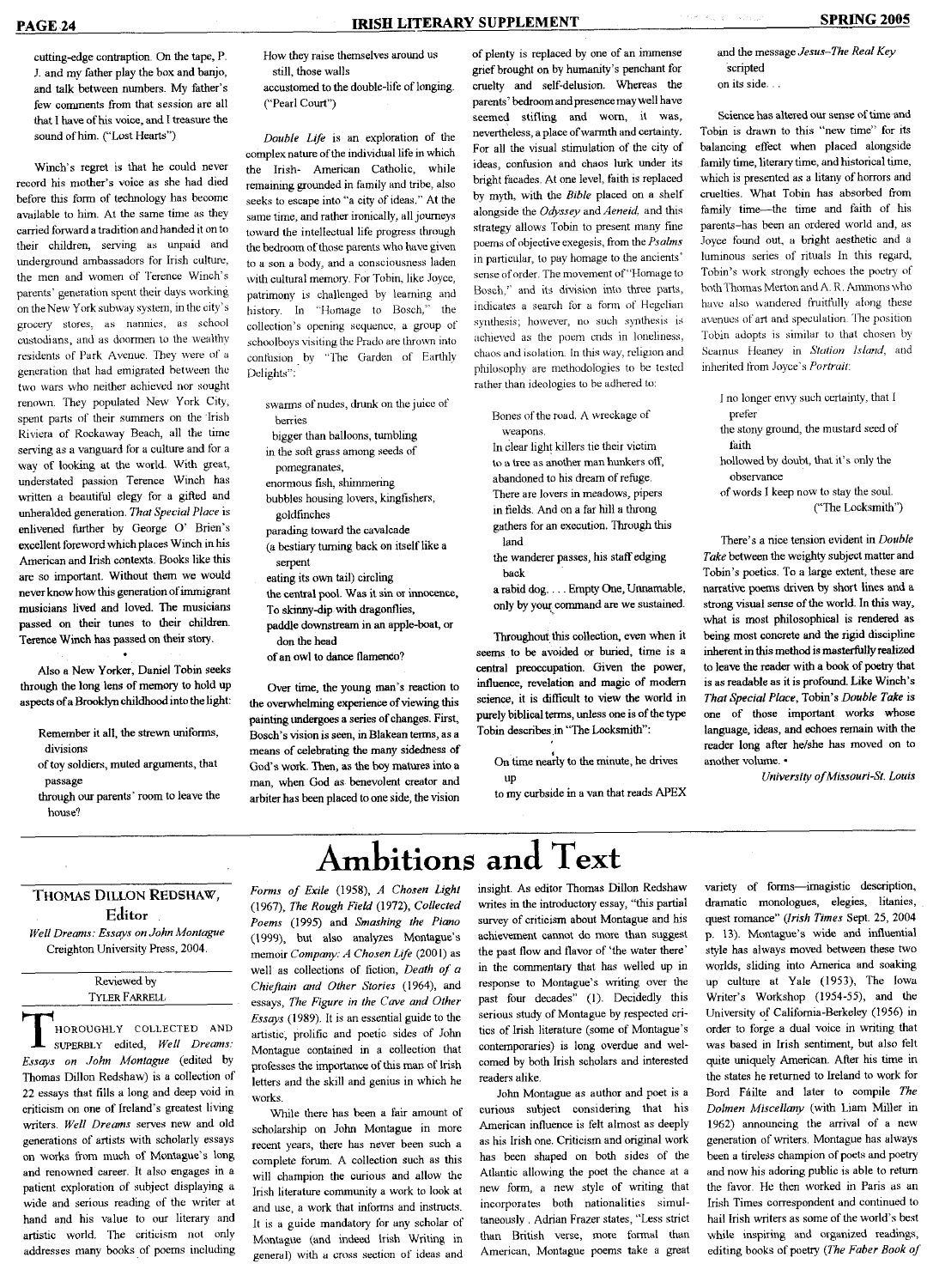*Irish Verse,* 1974) and writing his own work. Montague's career is long and highly recognized as a poet's life filled *with* the travelings, experiences. and ideals that are ever present in his work. *Well Dreams* attempts to engage in those themes and does so through concern and adoration for its subject as well as a cherishing of the light that Montague has shed upon the modem poetic world.

Many of the essays in *Well Dreams* focus on Montague's poetry as well as his comparison and placement with other writers such as Joyce, Yeats, Murphy, and Heaney. Montague is among excellent company, and rightly *so.* While he is a writer of many styles and genres, Montague will primarily be remembered for his poetry, the bulk of a life work that spans almost fifty years. He even states in the preface to his book of essays. *The Figure in the Cave,* that "poetry always came first" (ix). In the same work he also hails the critic as *someone necessary to the* art of writing, someone who has a tremendous influence on compiling reviews and analyzing works. "No word is final except the always renewed text, which the critic should serve as enthusiastic mediator... Writers who are sure of there own gift can often show a warming generosity towards fcliow craftsman" (ix-x). No truer words have been written which can be directly related to *Well Dreams* and its collection of fellow writers giving admiration to a renowned and respected artist, critics that serve as "enthusiastic mediators" and wordsmiths filled with warm generosity towards an Irish literary craftsman. These authors write about Montague with honor and dignity, relaying feelings admiration and respect. The reader can almost sense each critic's thanks to a man who helped shape twentieth century Irish literature.

Many of the styles, forms, and influences on Mantague's writings are commented upon luminously in Well Dreams, from Daniel Tobin's superb essay on the "double vision" of Montague's dual identity and the historical, social and political forces acting on his poetry, to Eamonn Wall's look at Montague's *Collected Poems* and how the poet is underrated despite his tackling of poignant themes in a long going and framed career. There are ideas about Montague and his *^vntmg* that are not always examined enough, but Well Dreams digs further into the deep water of the poet's sea clearly exhibiting a certain un-erasable identity, a permanent figuration of language, place, birth *and* influence. Montague's collections have always been infectious, turning on a generation of writers, but they are also prone to analysis and culminate in a work that tells of his poetic disposition and his long and influential career.

Tobin addresses the notion of Montague

being a poet shaped by both Ireland and America as well as a writer who works inside himself, using this "struggle for imaginative self-possession" (148) to identify a perceptive world of vision, knowledge, and reality. This reality is seen from the American shores looking east to a new Ireland, a newunderstanding and ditlerent source from Montague's echoes of Yeats and the link between the mythological and the real, the internal conflicts of the self in a larger framework. It is an important essay in the Montague rubric of critical discourse and one that analyzes a theme common to most of his work, a central contemplation on the genesis of the poet's personal meditations, the embracement of multiple surroundings and influences. Similarly Eamonn Wall comments on the necessity of Montague's *Collected Poems* and the issues that are raised including the importance of craft, the subjects of politics and history, the illuminating and moving aspects to Montague's poetry and how the writer has "registered the immigrant life so tellingly" (374) in this collection of principal works. The essays allow the reader to see the culmination of subject, the themes and styles in which the writer engages in and how they connect a new sense of art. The clarity and elegance of Montague's writing is only heightened by these essays and their natural standard of vision so clearly defined by these scholars of Irish literature.

It seems that scholars are now fmally admitting to Montague's impact and studying him in a way that Yeats, Clarke or Kavanagh (See Thomas O'Grady's essay on "Montague's Tyrone" or Richard Bizot's essay on Montague's *Time in Armagh)* have been analyzed; looking deeply into the poet's style, form and subject matter while also engaging in the commentary of the times of the poet, the ways in which the poet creates, the impact the poet has had on other writers (both American or Irish). These scholarly endeavors address the establishment of Montague as well as his past literary potential and his future necessity of study. Another excellent essay is one by Elizabeth Grubgeld who looks at Montague in the post World War II era of America and the "point of origin" of the poet's style, comparing him to such notable American poets as Lowell, Berryman and Ginsberg while looking specifically at the honest and confessional style that allows the reader to see Montague's emotion and intimacy. His writings often engage the autobiographical and address notions of religion, mythology and history in an aesthetic and transcendental process. According to Grubgeld this voice is present most notably in *The Rough Field* (1972) and *The Dead Kingdom* (1984) and both show new ideals of visual ambitions, sentiment and

development in the poet. After all, Montague's writing (most often his poetry) is daring, visual, elegiac, honest, tribal, important and political or historical especially when placed in the backdrop of the advent of the second Irish revival in 196O's Dublin or the culmination of the "Troubles" in Northern Ireland in 1969. The formation of Montague's Ireland (or Montague's post-war America) can be directly linked to the formation of the poet, the formation of the self. It is a notion of "place" that allows Montague to preserve memory, to engage in a sort of myth making.

Some other essays of note include David Gardiner's look at Montague and his editing of *The Dolmen Miscellany;* an important anthology not only for its inclusion of famous Irish writers, but also for its understanding of the direction in which Irish writing was headed during the middle of the twentieth century'. Gardiner does a superb job of retelling and re-analyzing the importance of such a book and its placement during Ireland's "Emergency" isolation of the soon to be European Union and the economic and political background of a country in an "era of inhibitions" (63), Also something important of note about *Well Dreams* are the two bookended essays by the editor himself, Thomas Dillon Redshaw. Redshaw begins the collection with an essay about the readers of Montague, the scholarly writers who engage in Montague criticism to discover more about the illustrious poet. He also touches on early reasons for Montague's continued and respectable reputation. It is a wonderful and engaging essay filled .with historical and literary knowledge of Ihe subject and his provocative poetry. Redshaw essentially gives us a Montague timeline, a look into the criticism and its relation to the book in your hands. Redshaw then finishes the collection with a short essay of introduction for the impeccable bibliography that *is* to follow. He relays to us the effort involved in collecting information on a poet of Montague's stature and then lets the list speak for itself. It is impressive and telling, a remarkable achievement that will evidently have a formidable impact.

It is interesting to see Montague placed in a huge spectrum of writers. His career is long and extensive as a writer and an editor and some of the most turbulent times in history are his most successful. In his essay Dillon Johnston comments on Montague's readership in the 196O's and 197O's while also telling ot his breakthrough with certain books, (most notably *A Chosen Light, The Rough Field,* and *Death of a Chieftain),* his reading organized by Liam Miller at The Royal Hibernian Hotel in 1961, his founding of Claddagh Records, his work with MacGibbon and Kee on Kavanagh's writings.

his tribute to Austin Clarke. The history of Montague in the middle of the century is a whose who of writers and artists, a virtual behemoth of Irish letters, a force to be reckoned with. It seems that he worked tirelessly *to* promote Irish *poetry in* every shape and form and his extensive career, as well as these essays, reflect these efforts. For new and young practicing poets Montague's career aspirations will long provide a model for many generations of Irish and Irish-American poets. Scholars and poets alike will see how *Well Dreams* exhibits essays that stand to unearth Montague's works from a scholarly angle, but also address the poet's personal quest for freedom as a writer. This Work holds stories of an often historical and Very real side of a significant writer's extensive and exciting literary life.

in the first installment to Monlague's memoir. *Company: A Chosen Life,* he is asked the question, "Do you think you are a poet?" Montague responds, "I deflected this question as delicately as possible, murmuring the old Irish belief that it was an honor only others could bestow, and should not be claimed too loosely by oneself, or some such sententious sentiment" *{Company,* 138). It is safe to say that Montague is not only a poet, (categorized by his colleagues) but also a renowned Irish/American writer. He has been an artist for many years and his influence is greatly felt among Irish scholars and in the world of Irish fetters. His poems are intriguing, symbolic, thought provoking and historical while also being personal and intemal. Montague has made his career on these ideals and seems to have done it with very little ego or misdirection always channeling a new voice, a unique style that exhibits intelligence and grace. The complexity of the American and Irish poetic adventure is now more understood and Montague can now comprehend that his impact in this realm is greatly felt.

In his essay Eamonn Wall writes that Montague's *Collected Poems* is a "fitting testament to the aehievement of a writer who occupies a central place in the narrative of Irish writing as it has unfolded in the last half of the twentieth century" *Q63).* We can safely say that *Well Dreams* has not only added to that placement, but also solidified Montague's career and influence. It is highly readable and a book that scholars and schools will want to order to keep abreast of the best critical writings on Montague. *Well Dreams* is an exploration into great modern Irish literature, a truly necessary and valuable work that spans Montague's long career while commenting clearly and thoroughly on a poet of signiticant stature and one quite worthy of many tuture studies. •

—*University of Missouri-St. Louis*

## A Story from the Shadows

NEfL JORDAN *Shade* Bloomsbury, 2004, \$24.95.

Reviewed by ERIN HADDAD-NULL

EIL JORDAN HAS EARNED fame and recognition as a film director whose broad range of movies often focuses on how

of sexuality. However, many American fans may not know that before he began his career in film, Jordan was already well known for his literary talent. His first major work, the short-story collection. *Night in Tunisia,* was published in 1976 and won the Somerset Maugham award and the *Guardian* Fiction prize. Following this successful first publication, Jordan has

forces of power intersect with expressions

written several novels including *The Past, The Dream of a Beast, Sunrise with Sea Monster,* and *Nightlines.* Fans of Jordan's movies might also be pleasantly surprised to discover that many of the themes in his films recur in his fiction as well. Just as in his films, Jordan's written work repeatedly depicts characters consumed by loneliness and isolation and whose sexual desires intertwine with social and political forces to

complicate notions of identity.

After an absence of ten years Jordan returns to his roots as a novelist with his latest book *Shade,* a haunting, elegant ghost story set in Ireland *at* the hegimring of the nineteenth century. The novel embeds an understanding of how the forces of history, unrequited love, and displaced desire ultimately threaten to envelop the characters in violence. *Shade* otTers a new variation